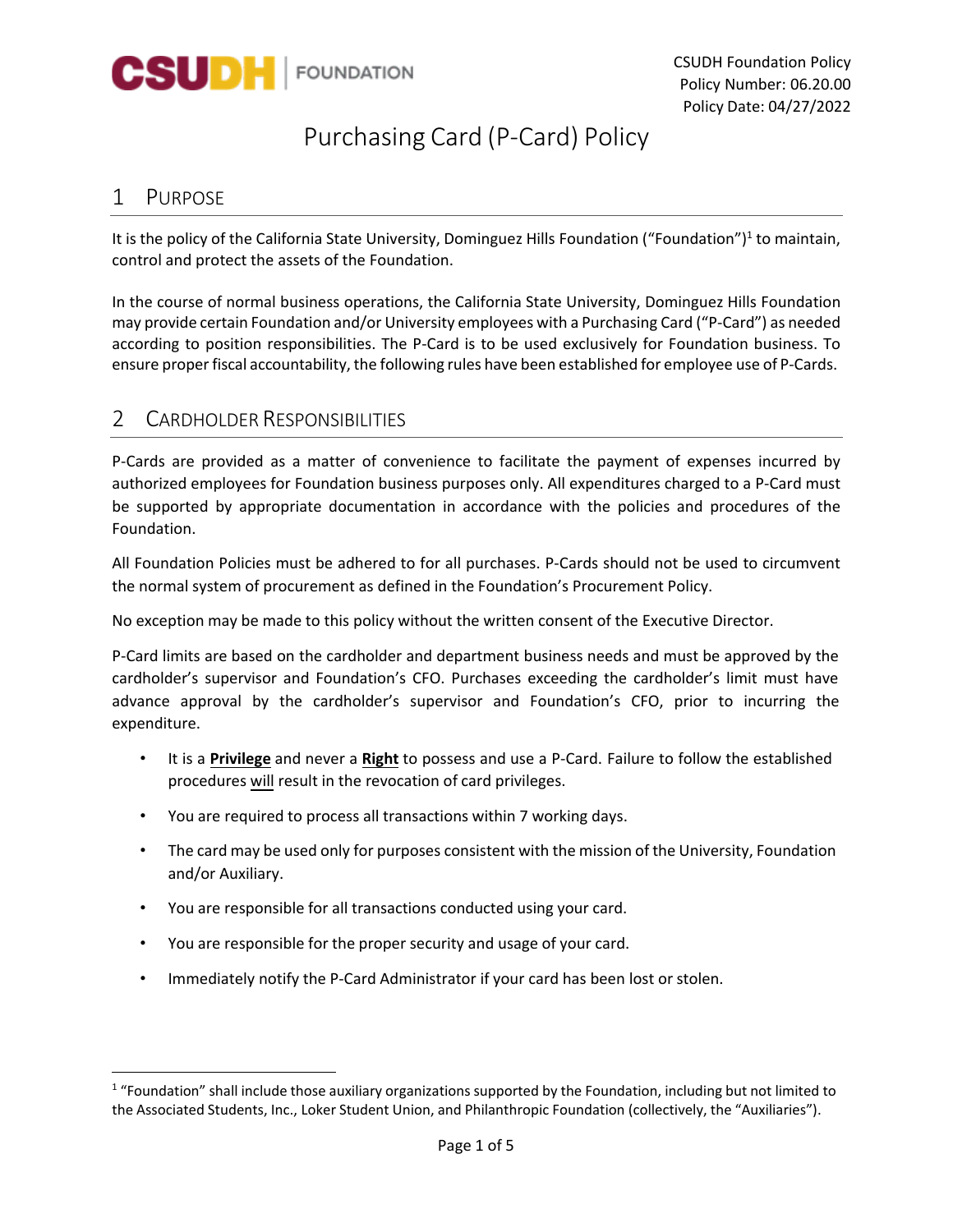

- from the University or Foundation employment. • Immediately notify the P-Card Administrator if you transfer to another department or separate
- • Cards may be used for the purchase of both goods and services as well as meals. However, payment for services, with a P-Card, requires a previously approved purchase order.
- Travel related expenditures must comply with the Foundation's Travel Policy.
- • Hospitality and Public Relations-related expenditures must comply with the Foundation's Hospitality Policy.
- • Fixed asset-related expenditures must comply with the Foundation's Fixed Asset Policy and must be preceded by an approved purchase order.
- (prior approval). • Home deliveries are not allowed unless the purchase is preceded by approved purchase order
- IT purchases and services (i.e., software, hardware, and online services) must be preceded by IT approval.
- • All federally-funded, sponsored program expenditures are subject to the Uniform Administrative codified at 2 C.F.R. § 200, unless otherwise directed in writing by the federal agency or state pass- through agency that awarded the funds. Requirements, Cost Principles, and Audit Requirements for Federal Awards (Uniform Guidance)
- • Sponsored program expenditures shall be subject to the terms, conditions, and requirements of the sponsoring agency contract. In the absence of such requirements, the Foundation purchasing policy will apply.

# 3 PURCHASES REQUIRING A PURCHASE ORDER OR PRIOR APPROVAL

The following items require an approved purchase order **prior** to purchase.

- 1. Services, including Independent Contractors
- 2. Fixed Assets and theft-sensitive items
- 3. IT purchases and related services

**Travel** requires submission of an approved travel authorization form to Foundation before purchase.

**Hospitality** expenses require pre-approval.

### 4 PROHIBITED PURCHASES

 Use of your P-Card for **personal use** is strictly prohibited and may result in the cancellation of your card, and disciplinary action up to and including termination.

The following are examples of additional prohibited purchases; however, the list is not all inclusive:

• Cash advances, bank checks, traveler's checks, or electronic cash transfers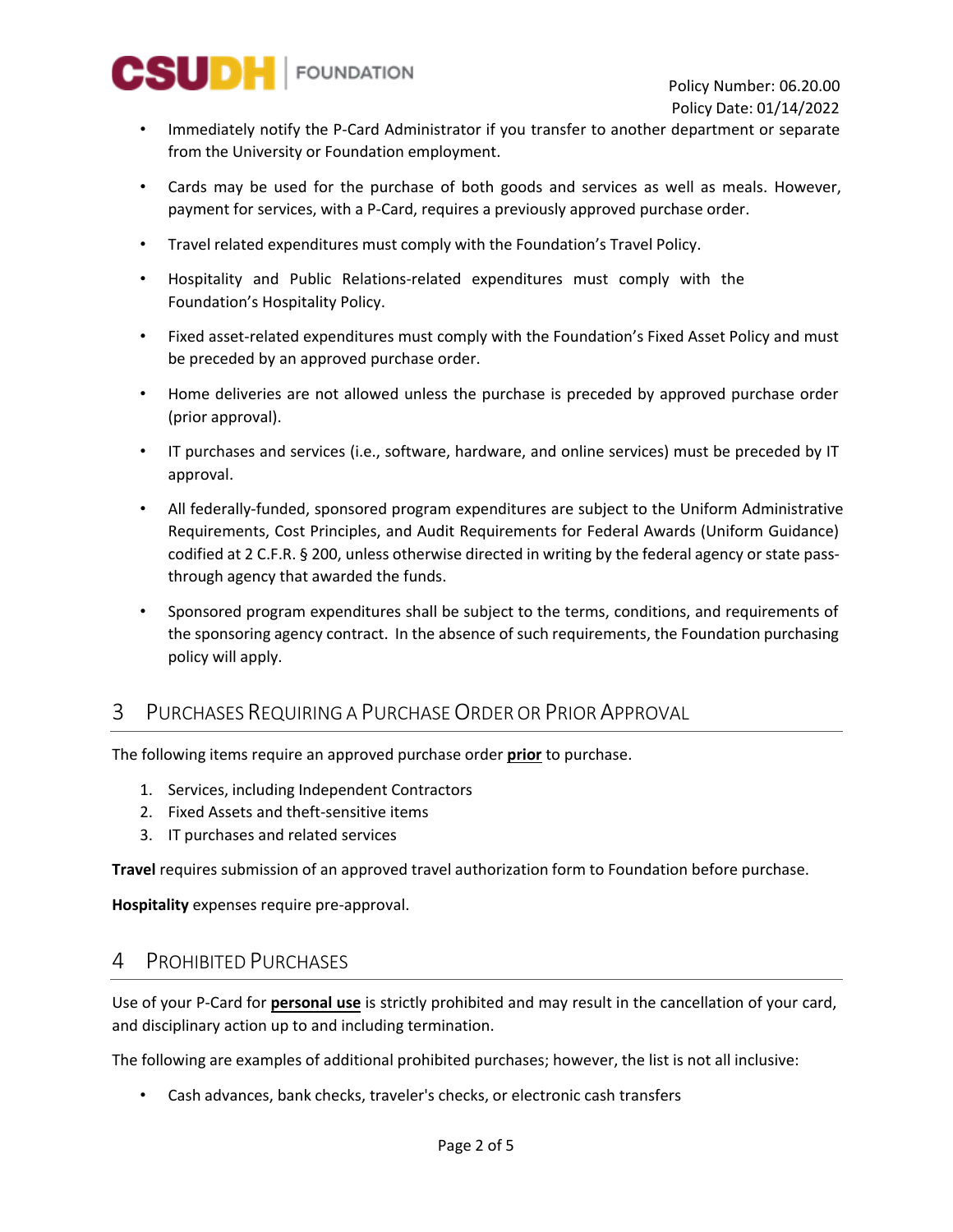

• Firearms, narcotics, controlled substances, and illegal items

 unallowed charges. In addition, to prohibited purchases, unallowed charges also include charges not suspension of card, disciplinary action up to and including termination. A cardholder who is determined to be in violation of this policy shall reimburse the Foundation for allowed by the specific Foundation Account used. Failure to reimburse the Foundation will result in

#### 5 TRANSACTION UPDATE/COMPLETION

 P-Card expenditures must be reconciled and submitted with original receipts and supporting documentation within 7 days of the email notification from **Foundationwf@csudh.edu** that the transaction is available for reconciliation in ONESolution. Repeated failures to comply with this requirement will result in the cancellation of the card as well as possible disciplinary action. Lateness exceptions based upon extraordinary circumstances may be made on a case-by-case basis, at the discretion of the Executive Director.

#### 5.1 LOST RECEIPT

- If the cardholder loses a receipt, a duplicate copy should be obtained from the merchant.
- • If the merchant cannot produce a duplicate copy, the cardholder shall complete and attach a Lost Receipt form.

### 6 DISPUTED CHARGES

- services were not delivered. • Disputed charges are amounts the cardholder believes to be incorrect or where goods and/or
- • The cardholder is required to contact the merchant for a dispute resolution of the charge. It is the cardholder's responsibility to monitor and continue the dispute resolution process through application of appropriate credit.
- P-Card Administrator must be notified as soon as the charges are discovered.

### 7 FRAUDULENT CHARGES

- using the phone number listed on the back of the card. • If a fraudulent charge is discovered, the cardholder must immediately contact Bank of America
- Immediately following contact with Bank of America, the P-Card Administrator should be notified.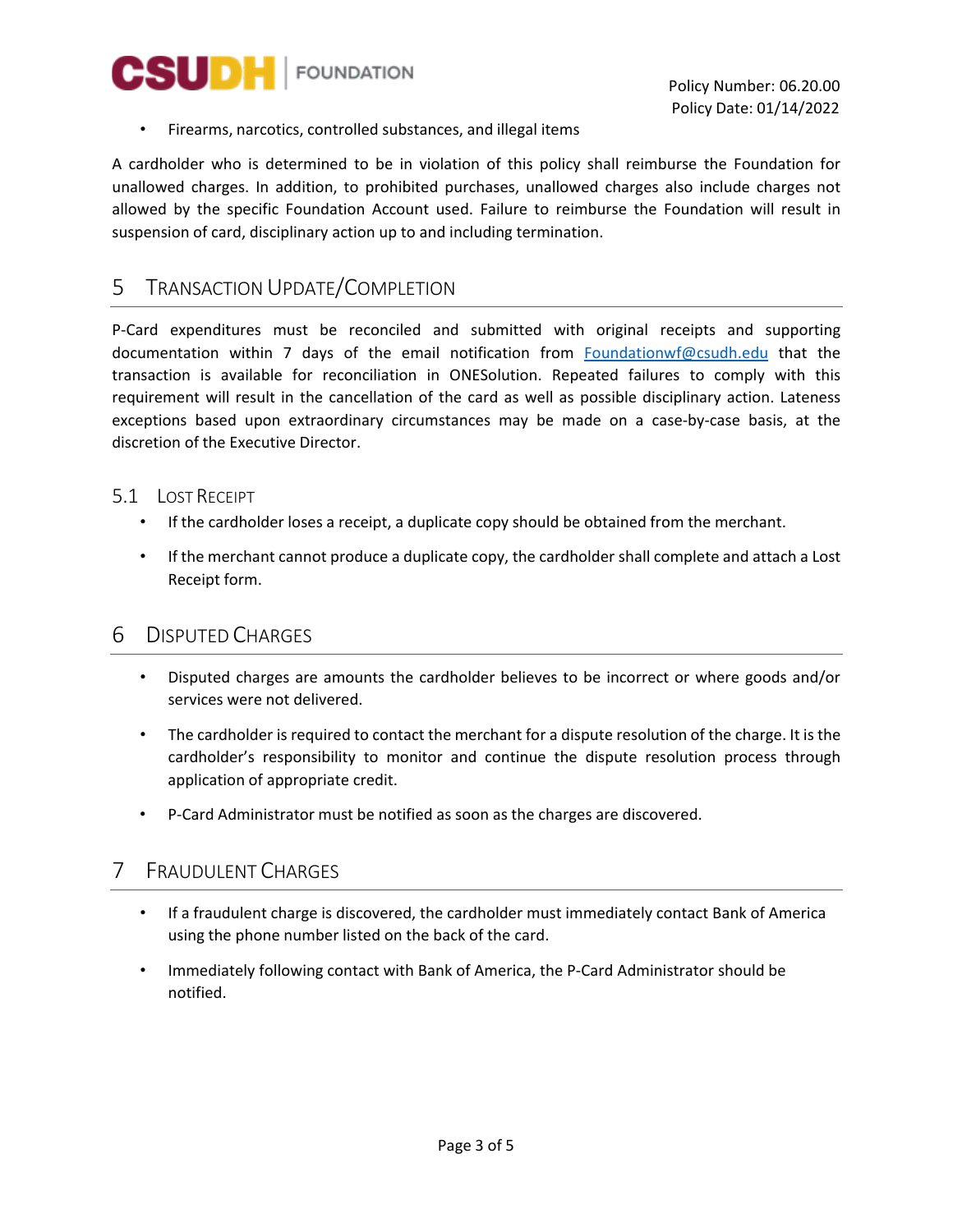

# 8 RETURNS AND EXCHANGES

- returning any items. • The cardholder is responsible for coordinating arrangements with the merchant before
- Refunds should always be in the form of credits to the card account.
- conversation results. This information may be needed for formal dispute resolution. • If there is a problem with an order, or goods are returned or exchanged, the cardholder shall maintain sufficient documentation of the transaction, including names, dates, emails and

# 9 CANCELLATION OF CARD

 P-Card Administrator shall be responsible for the retrieval of the card from the separated employee, shall notify the Controller immediately and have the card canceled with the issuer. Upon an employee's separation of employment, the cardholder's supervisor or designee is responsible for notifying the Foundation HR Director, the Foundation Controller, and the P-Card Administrators. The holding the said card in their possession, and notifying the Foundation Controller. The P-Card Administrator will ensure the cancellation of the card with the issuer and shall destroy the card. If, for some reason, the physical card cannot be retrieved from the separated employee, the Designee

### 10 REPORTING LOST OR STOLEN CARDS

 Foundation Controller. The Foundation Designee will notify the credit card issuer of the loss of the credit stolen. The revocation decision will be based upon individual circumstances and shall be made at the sole discretion of the CFO or Executive Director. Further, disciplinary action up to and including termination may occur in the event of repetitive episodes of loss/theft of an employee's P-Card. The employee to whom a Foundation P-Card is issued shall be responsible for its safekeeping. The loss of a P-Card must immediately be reported by the cardholder to their supervisor or director, and the card. Please note that a cardholder's privileges may be revoked in the event that their card is lost or

#### 11 RESOURCES

recent policies and procedures can be found on Foundation's website, https://csudhfoundation.com/. Please refer to Foundation policies and procedures to ensure all P-Card purchases are aligned. The most

Noteworthy policies include the following:

- Fixed Asset Policy
- Hospitality and Public Relations Policy
- Independent Contractor Policy
- Procurement Policy
- Travel Policy